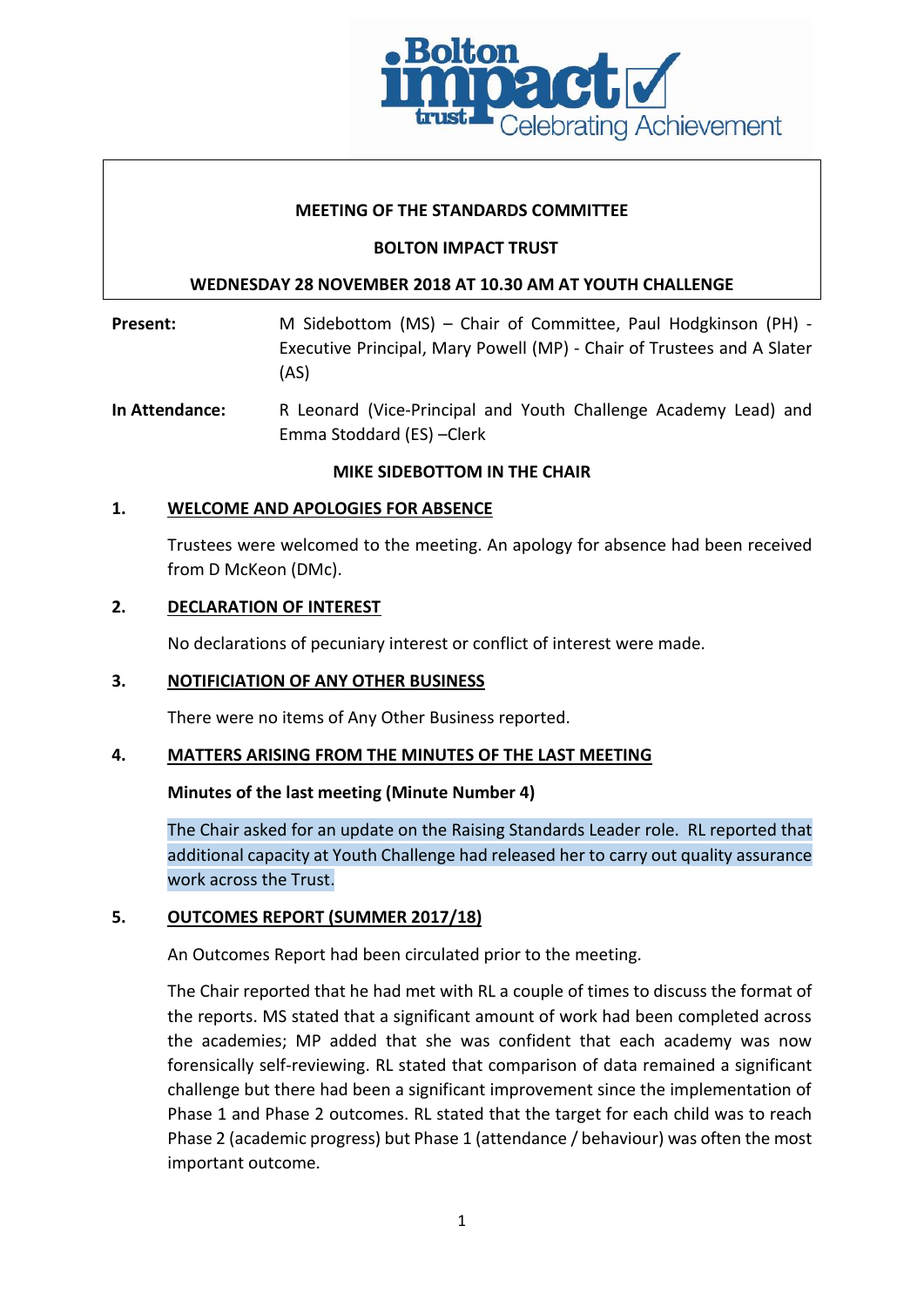

MS stated that many of his questions overlapped with outcomes, teaching & learning and the SEFs as he felt that there were some contradictory areas i.e. academies that judged themselves as good also needed to have good outcomes. AS stated that if outcomes were strong then teaching must be good. MP agreed that all information contained within the reports needed to be watertight. RL reported that the Trust were working with Tony Purcell to evidence outcomes with a link to teaching & learning. RL reported that many pupils struggled with exams and prolonged writing. MP stated that there was a huge resiliency issue in all schools and the Trust may need to consider if pupils were sitting the right exams.

The summer term KPI information had been grouped into the following categories:

- Exceeding national progress (in reading / writing / maths)
- Achieving national progress (in reading / writing / maths)
- Achieving FC progress (in reading / writing / maths)
- Below FC progress (in reading / writing / maths)

MP stated that she felt the categories were very clear. PH informed Trustees that no pupils were below FC progress at the Forwards Centre. MP stated that this was excellent, and she was confident that all pupils were making progress.

MS suggested that T Sherrington could be invited in to provide joint training with BIT and Smithills School; the charge would be £750 per day.

MP reported that she would like to see a QA report for Outcomes.

#### **6. QUALITY OF TEACHING & LEARNING**

Trustees were directed to the Teaching & Learning Report for the summer term 2017/18. MP asked who had made the judgements for each Academy. RL explained that each Academy Lead had provided the judgement on their own academy; however, she was now starting to visit the academies to quality assure the judgements. RL explained that she would be more confident in confirming the judgements once this process had been embedded. MP asked RL whether she had the capacity within her role to carry out the quality assurance of each academy as this would be a large piece of work. RL reported that Academy Leads would also start to go into other academies, so this would also support the QA process. MP suggested that BIT produce a QA calendar for the full year.

MS highlighted the difference between the outcomes in Maths (32%) and English (5%) at Youth Challenge and asked for further information on the teaching structure. MS then asked why English was only 5% exceeding if the teaching was judged as outstanding and stated that this needed to be questioned further. RL explained that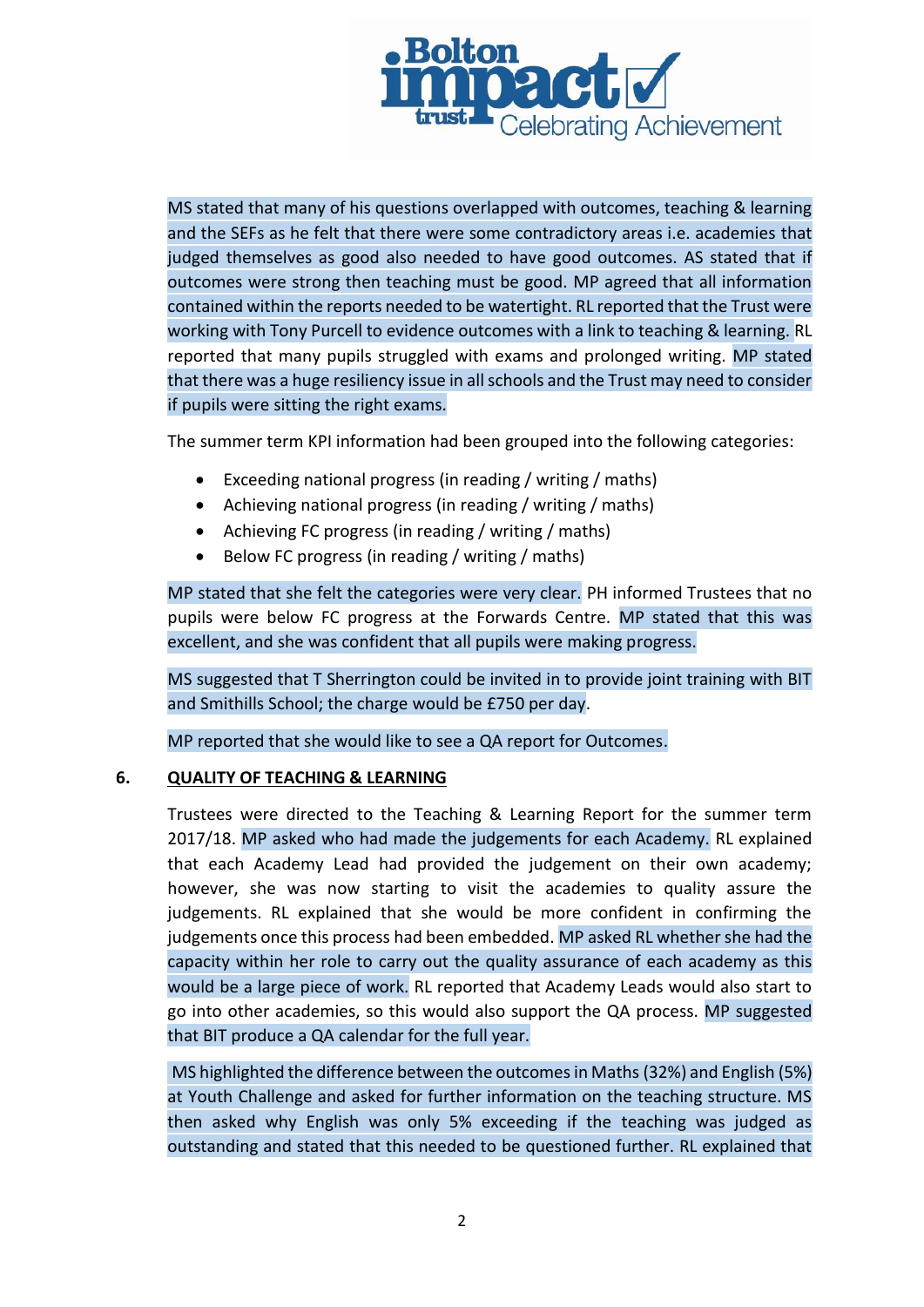

there was a focus on this and RL and PH had revisited baselines and internal assessments. MP suggested that SLE support be considered for English.

MS asked for further information regarding the inconsistencies at Lever Park. RL provided an overview of the teaching structure and added that there was currently some long-term sickness and maternity absence, so cover was currently in place. In response to questions RL explained that the cover was being provided by a qualified teacher. MP suggested that this teacher also be rated on the chart, so Trustees had a complete picture of teaching.

Trustees discussed the layout of the teaching & learning charts. MP asked whether pedagogy included the accuracy of assessment. After a short discussion AS stated that he felt this should be included under feedback and marking. MP suggested that pupil voice be removed from the chart and replaced with 'next steps'.

**Action:** RL (update headings / produce QA outcomes report and QA calendar)

# **7. SELF-EVALUATION UPDATE**

The SEF for each academy had been circulated prior to the meeting. Trustees took time to scrutinise each report, MP stated that she found the Centre Context information in each report to be very useful.

MP expressed concern that Park School was an outstanding provision, but the SEF was the weakest of each of the academies. MP added that many of the primary SEFs were making assertions rather than providing evidence. Evidence was vital and could include quotes / statements from the SIP, S Oyen, SLE and Primary Head Teachers. Pupil Voice and quotes from Work Experience providers could also be used to support behavioural judgements. Trustees agreed that they would be more confident in the SEF judgements once external validation was added.

MS referred to page 4 of the Forwards Centre SEF and stated that the judgement for Safeguarding needed amending. MP referred to the Leadership & Management section of the Youth Challenge Primary SEF and stated that there was too much information included and this needed to have a more strategic direction. MP added that this SEF, along with the Lever Park SEF, did make some reference to external validation, which was positive.

MP asked for the judgements provided within the SEFs to be compared against the Ofsted criteria for that particular judgement. Trustees also discussed whether some judgements were ambitious enough. All academies (except for Lever Park) had previously been judged as outstanding so Trustees questioned why this was no longer the case. PH stated that the Young Mums Unit had previously been judged as outstanding three times; however, the PLC had no historical data, so the Academy Lead was being cautious. MP stated that comparing the judgement against the Ofsted criteria may make Academy Leads more confident in judging their provision as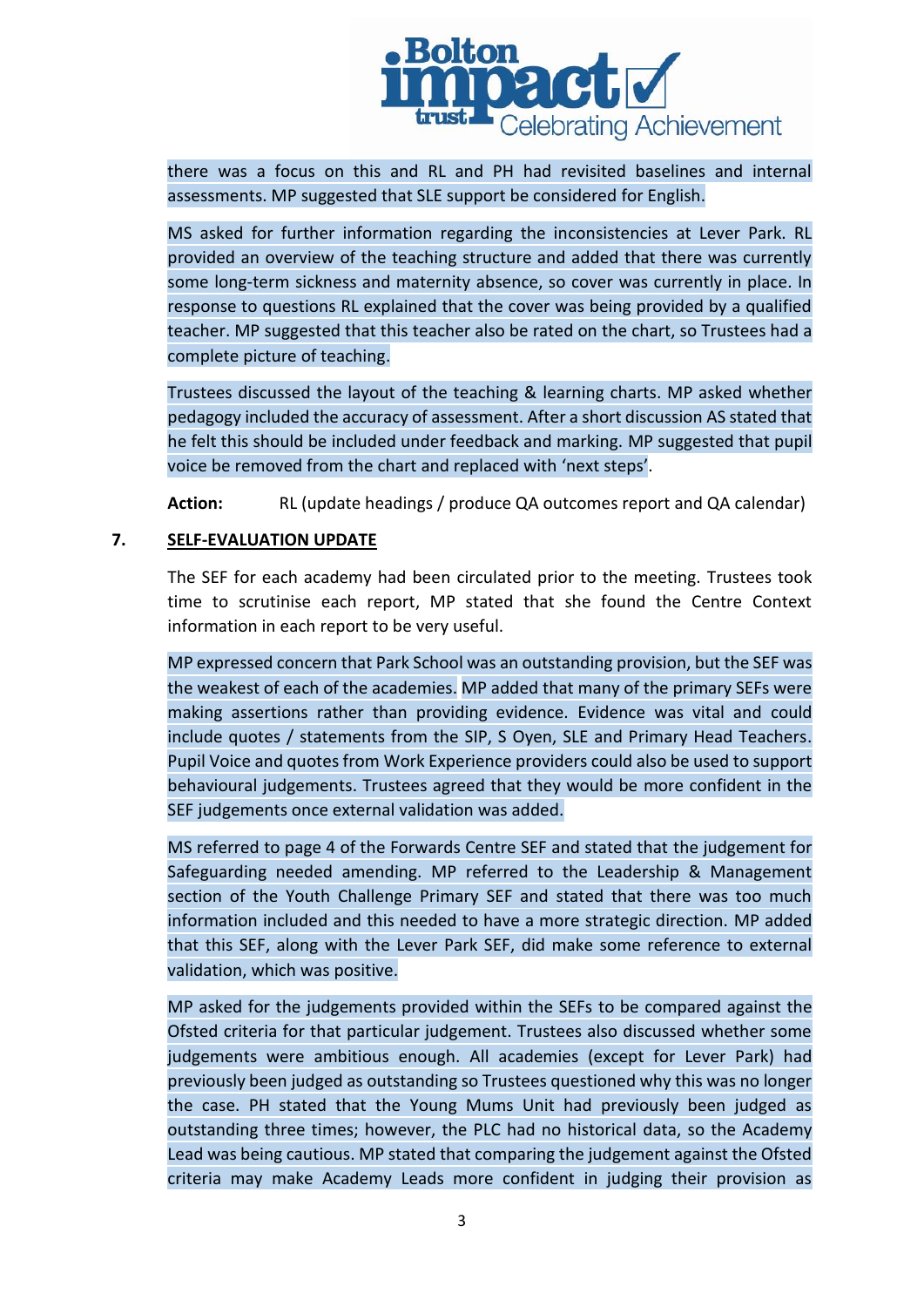

outstanding. MP suggested that Sonja Oyen could conduct a mock OFSTED for each academy and her comments / quotes could be used as evidence within the SEFs. PH explained that S Oyen was currently underway with this and was due to return in spring 2019. PH added that there was emerging evidence of improvement in some academies, but this needed to be embedded before being judged as outstanding.

PH reported that he would take Trustees' comments on board and would include a SEF session at the AMT meeting on 14 December.

Trustees thanked Academy Leads for the huge amount of work that had been undertaken in producing the SEFs. Trustees agreed however that the SEFs needed to be much more succinct and evidence and validation need to be clearly recorded against any statements made. MS reported that he would be happy to share his school's SEF.

**Action:** MS (email model summary SEF to PH)

RL (change safeguarding judgement on page 4 of FC SEF)

# **8. DATES OF NEXT TRUSTEE COMMITTEE MEETINGS**

**Agreed:** That the next meeting dates be as follows:

Friday 8 March 2019 at 11.00am

Friday 14 June 2019 at 11.00am\*

\*AS offered his apologies in advance of the summer term meeting.

#### **9. ANY OTHER URGENT BUSINESS**

There were no items of Any Other Business.

#### **10. CONFIDENTIALITY**

**Agreed:** That none of the matters discussed at this meeting be designated as confidential in accordance with the Academy's Memorandum and Articles of Association.

With no further business the meeting closed at 12.30pm

#### **SUMMATIVE ACTIONS:**

| <b>Minute No.</b> | Responsible | <b>Action</b>                        |
|-------------------|-------------|--------------------------------------|
| 5/6               | RL          | Produce QA outcome report / calendar |
| 6                 | RL          | Update headings on chart             |
| 7                 | MS.         | Email model SEF to PH                |
| 7                 | RL          | Change judgement on page 4 of FC SEF |